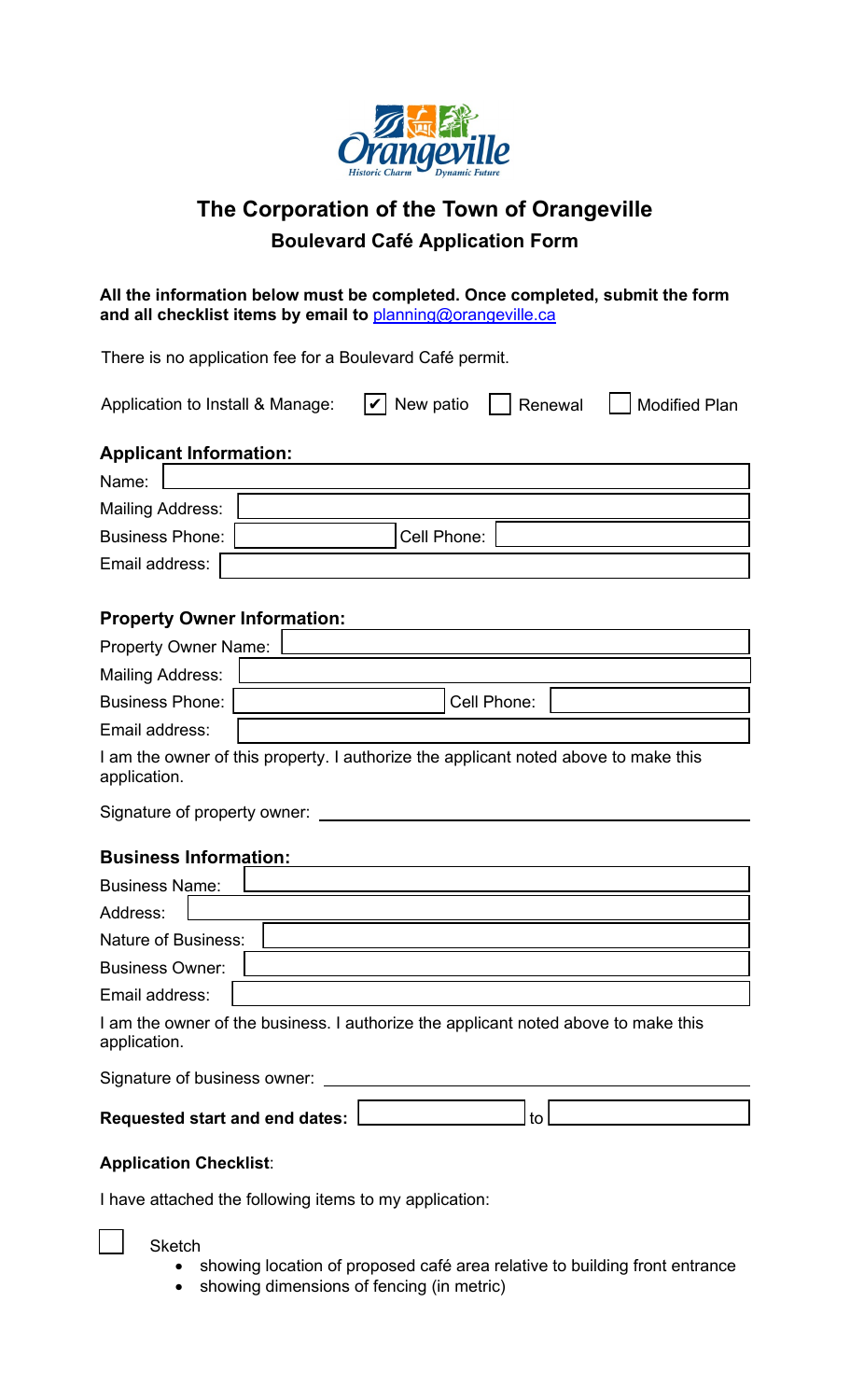- showing minimum 1.2 metre fence opening (no gates permitted)
- showing minimum 1.5 metre unobstructed clearance for pedestrians
- showing all street furniture (e.g. bus shelter, newspaper box, tree and tree pit, lamp post, etc.). A minimum 1.5 metre clearance radius is required for access by all street furniture.

Site Photos

• Photos of previous year's setup from all sides.

Fencing and Furniture Details

- Photos or a detailed description of the fencing, including height.
- Photos or a detailed description of the patio furniture.

Proof of Insurance (minimum \$2,000,000)

• A valid liability insurance policy naming the Town as an additional insured party in the amount of no less than \$2,000,000 must be maintained throughout the duration of the boulevard café.

### **Declaration**

I have read the information provided and all the above statements are true and to the best of my knowledge. I have read the Town's Boulevard Café By-law 41-2003, as amended, and the Guidelines document, and confirm that the requirements have been met.

Signature of Property Owner or Authorized Agent